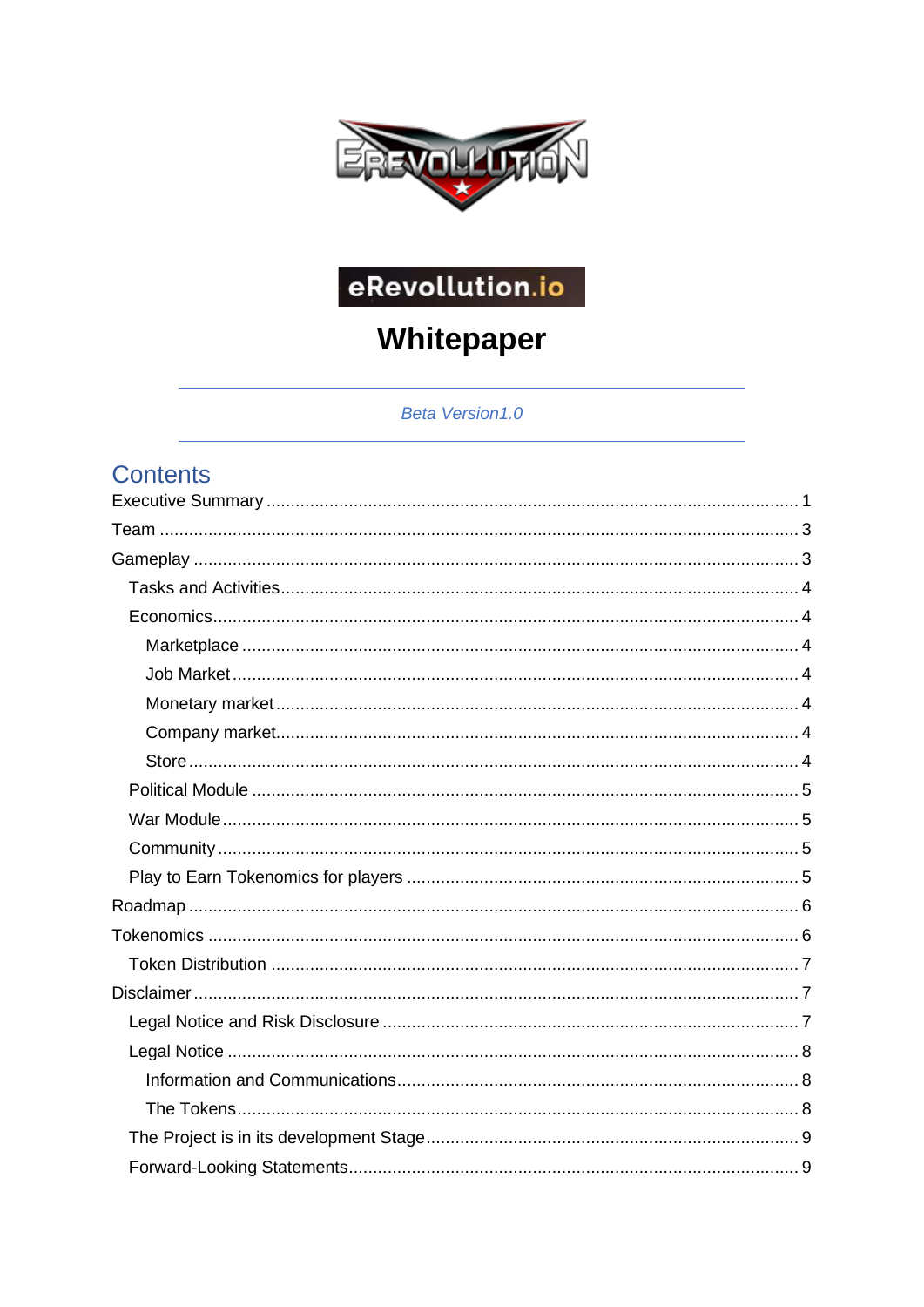| Risk of Flawed Logic of the Tokens, the Project or their Related Software  11 |  |
|-------------------------------------------------------------------------------|--|
|                                                                               |  |
|                                                                               |  |
|                                                                               |  |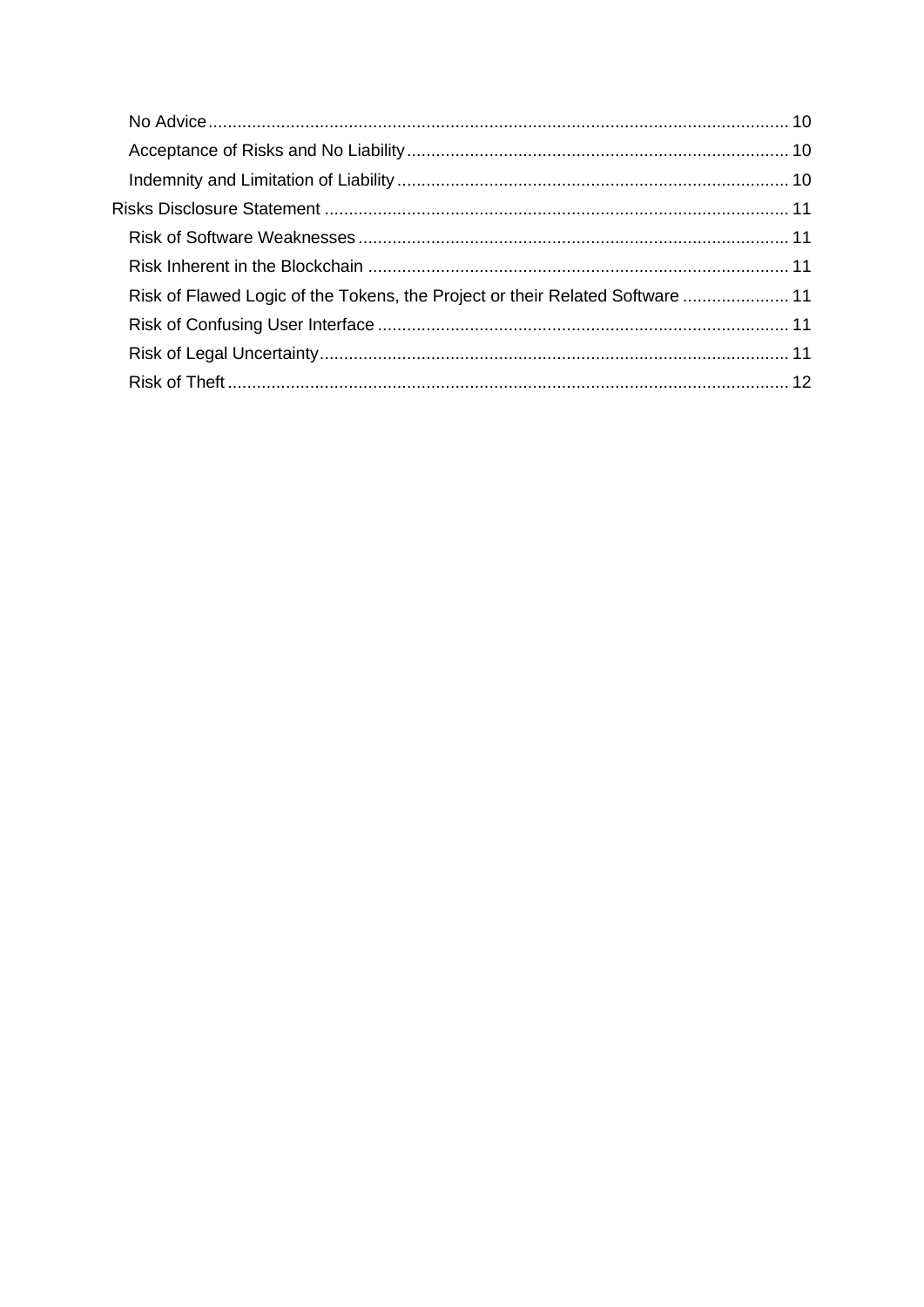# <span id="page-2-0"></span>Executive Summary

eRevollution.io is a browser-based massive multiplayer online (MMO) game incorporating non-fungible tokens (NFT's) and play to earn (P2E) mechanics to allow successful players to earn rewards based on their success in the game.

Our vision is to build the world's most popular RPG where millions of players can turn their passion for gaming into real assets. We are building the future of play-and-earn, creating a world where gamers can play a game they enjoy, while simultaneously earning and trading as part of a massive, open-world economy and receiving tangible rewards based on their in game success

# <span id="page-2-1"></span>Team

eRevollution.io is developed by Nocturne71 Pty.Ltd whose team is spread over the world and has extensive experience in information technology and traditional Web2 browser based game development



Sekulla Co-Founder Game Developer Years of experience in web game programming.



Mateo Co-Founder Administrator and Project Manager Years of experience in game industry and network operations. With long experience in his fields brings ideas and stability in project. To keep up steps in technology accepted work in Crypto Currency and NFT's.



Mark Co-Founder Marketing and Administration A Passionate Gamer With Over A Decade Of Experience In IT. This Project Is The next step Of An Exciting Journey Into The World Of NFT's And Crypto Gaming.

# <span id="page-2-2"></span>**Gameplay**

*Disclaimer: The gameplay listed below is based on our vison for the game and is subject to change as we progress through Beta phase and some of the features mentioned may not be in the final release or may be altered as required* 

The Game is set in a world like ours, where each player is a citizen of a country and plays an active role in its success on the world stage.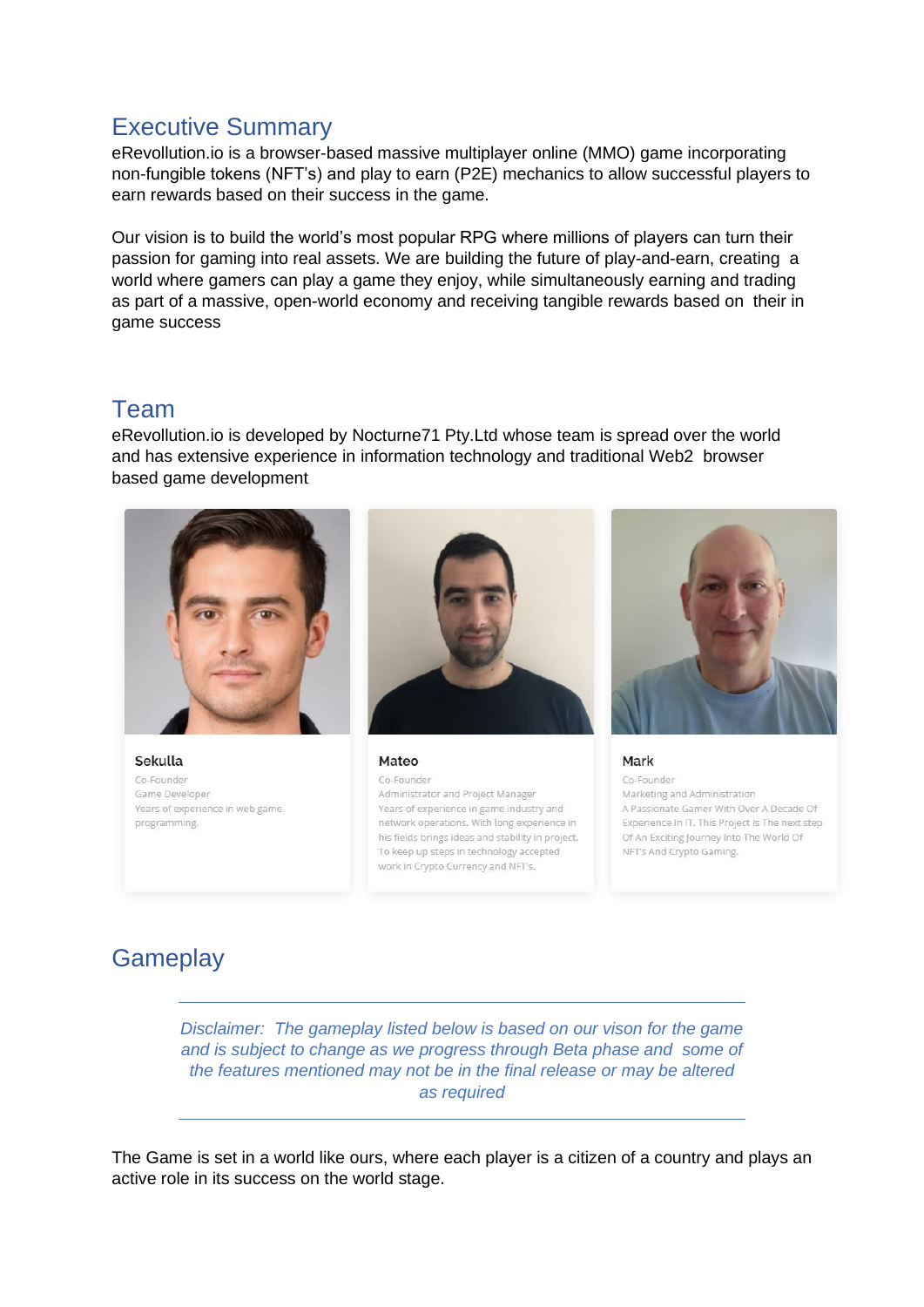The game requires strategy and combines real world elements such as economy, politics, business, journalism.

- Play online against thousands of players from all over the world.
- Earn rewards for completing missions and tasks.
- Trade and Use NFT's to boost your stats.
- Create a successful business and earn real rewards.
- Lead your nation into wars and alliances, become a business owner, journalist, politician, or anything you desire.
- Fight for your country as a conqueror, defender or resistance fighter and make a name for yourself.
- Become a legend on the battlefield.

#### <span id="page-3-0"></span>Tasks and Activities

- Earn rewards by logging on and completing your daily tasks
- Train daily to increase your strength
- Get a job and work to earn income
- Employ workers in your companies and produce goods to sell on the market
- Complete missions to earn rewards and experience
- Upgrade your factories and buildings to produce more
- Eat food to recover energy
- Create your own newspaper and publish articles and become a media mogul
- Create your own Military Unit or join and existing one to gain bonuses in battle
- Join or create your own political party and aspire to become the leader of your country
- Travel between countries to trade and fight

# <span id="page-3-1"></span>**Economics**

The game has a complex economic structure driven by commerce and war. Supply and demand stimulates the economy and stimulates competition between players

#### <span id="page-3-2"></span>**Marketplace**

<span id="page-3-3"></span>The in game marketplace is where raw materials and manufactured goods can be traded Job Market

This is where employers advertise positions and where you go to get a job

#### <span id="page-3-4"></span>Monetary market

Here you exchange tokens for in game currency

#### <span id="page-3-5"></span>Company market

Buy or sell your companies here

<span id="page-3-6"></span>**Store** 

Purchase loot boxes and special items

# <span id="page-3-7"></span>Political Module

There is a political module where players can create or join political parties and run for congress or even become president

• Campaign to represent your party in monthly elections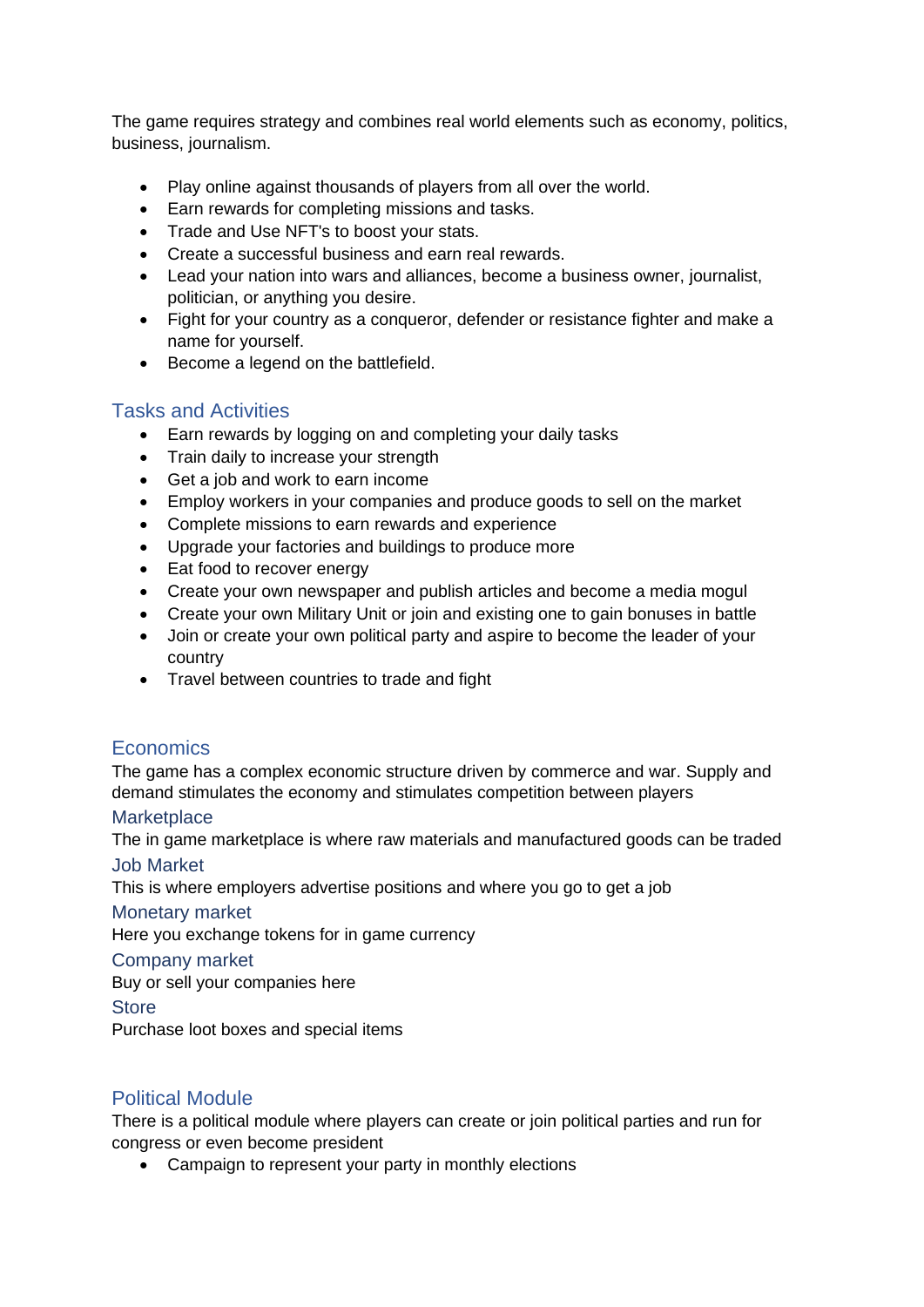- Vote for your preferred political candidate
- Become a congress member or even president
- Pass resolutions and even declare war

#### <span id="page-4-0"></span>War Module

The war module allows players to take part in massive battles and earn medals

- Earn medals
- Equip weapons
- Fight in resistance wars
- Join Military units to gain bonuses
- Equip pets for additional bonuses

# <span id="page-4-1"></span>**Community**

The success of the game depends on players abilities to interact, work with and co-ordinate with players across the world and in different time zones. The game seeks to build camaraderie amongst players and forge friendships which extend beyond the virtual world

### <span id="page-4-2"></span>Play to Earn Tokenomics for players

Users will play the game to make money in the following ways:

- Earn EREV rewards for completing missions
- Earn EREV rewards for medals
- Earn EREV rewards in tournaments and other loot drops
- Pet NFT's on the marketplace (5% of each sale come back to game)
	- o Common pets available from level 20
	- o Uncommon pats from Level 30
	- o Rare from level 50
	- o Ultra-rare from level 70
- Run a successful business in game and sell in game currency for EREV which can be withdrawn form the game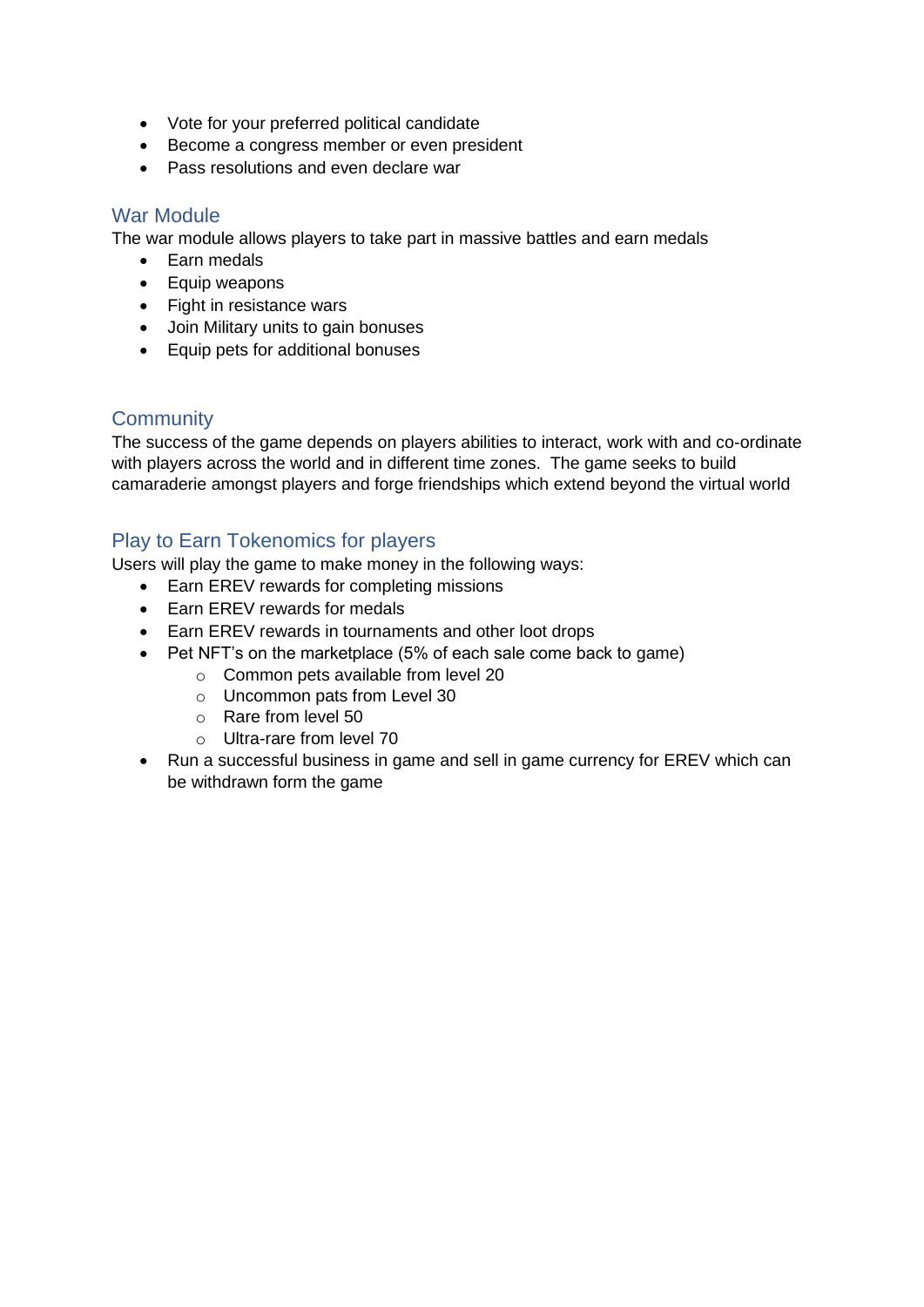<span id="page-5-0"></span>

# <span id="page-5-1"></span>**Tokenomics**

Name: eRevollution Symbol: EREV Type: ERC20 Chain: Polygon Supply: 100,000,000 Purpose: Market transactions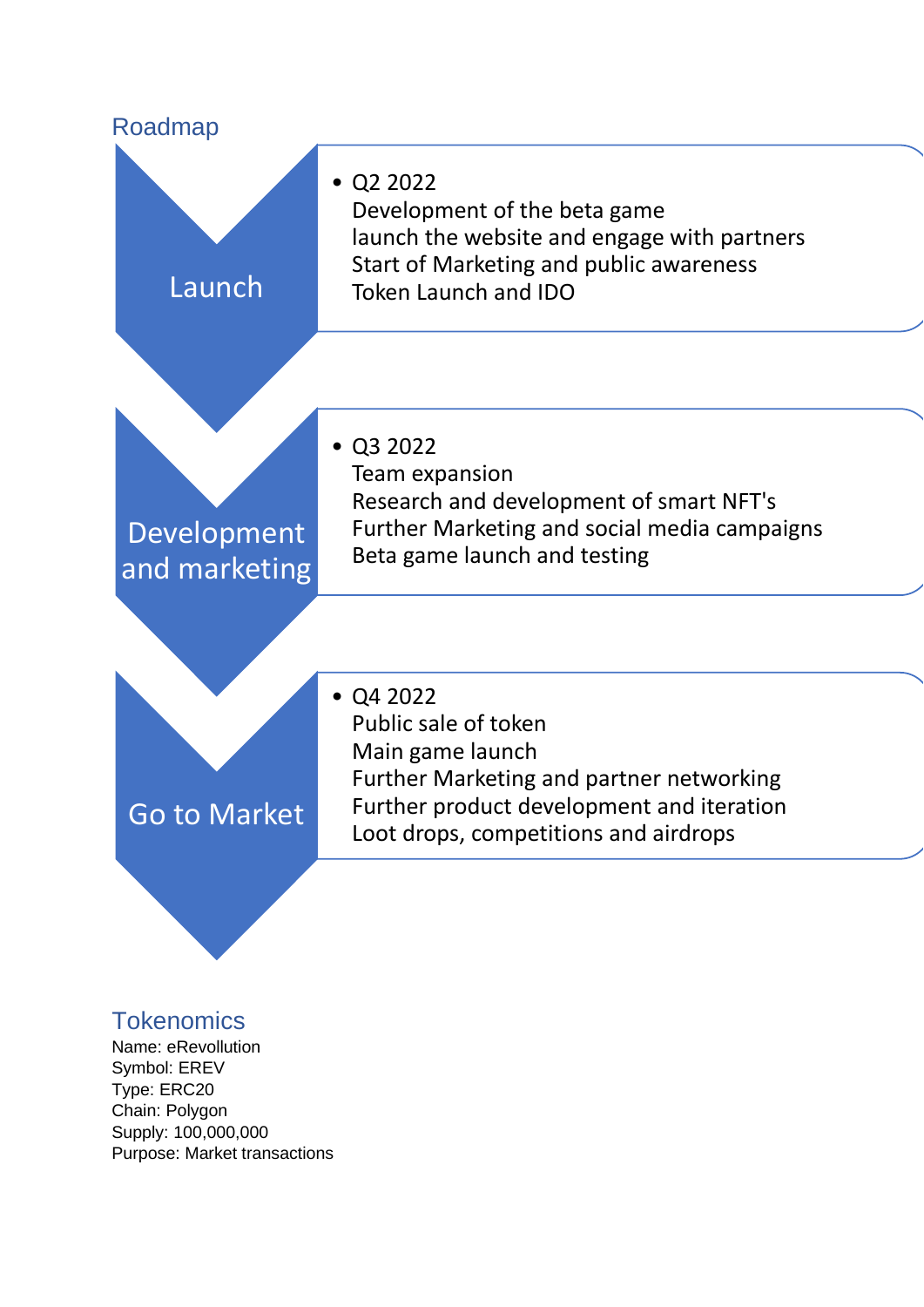# <span id="page-6-0"></span>Token Distribution

10% Team 5% Advisory 10% IDO (initial DEX offering) 15% Public Sale 20% Liquidity 20% In game Rewards 20% Reserve & Expansion

| <b>Category</b>                   | <b>Allocation</b> | <b>Amount</b> | <b>Price</b>   | <b>Lock Period</b>                                     |
|-----------------------------------|-------------------|---------------|----------------|--------------------------------------------------------|
| Team                              | 10%               | 10,000,000    |                | 2 yrs with 25% every 6 mths and initial 6mth cliff     |
| Advisory                          | 5%                | 5,000,000     |                | 2 yrs with 25% every 6 mths and initial 6mth cliff     |
| <b>IDO</b>                        | 10%               | 10,000,000    | $$0.05$ 3 mths |                                                        |
| Public Sale                       | 15%               | 15,000,000    |                | \$0.08 Initial supply 20% with 20% released per demend |
| Liquidity                         | 20%               | 20,000,000    |                |                                                        |
| In Game Rewards                   | 20%               | 20,000,000    |                |                                                        |
| Reserve & Expansion               | 20%               | 20,000,000    |                |                                                        |
|                                   | 100%              | 100,000,000   |                |                                                        |
| <b>Initial Circulating supply</b> |                   | 18,000,000    |                |                                                        |
| Initial Market Cap                |                   | 740,000       |                |                                                        |



# <span id="page-6-1"></span>Disclaimer

# <span id="page-6-2"></span>Legal Notice and Risk Disclosure

This Legal Notice and Risk Disclosure Statement (the "Notice") is provided by Nocturne71 Pty.Ltd., an Australian

company incorporated in NSW, Australia with limited liability (collectively with its affiliates, "we", "our" or "us").

Nocturne Pty.Ltd. provide exclusive technology and other related services for eRevollution.io hereafter referred to as "the Project". Any statements and representations made by us or on our behalf, and any use of the tokens issued by us (NFT's or Tokens) or of any platform, service or protocol upon which our Tokens operate (the "Project"), regardless of whether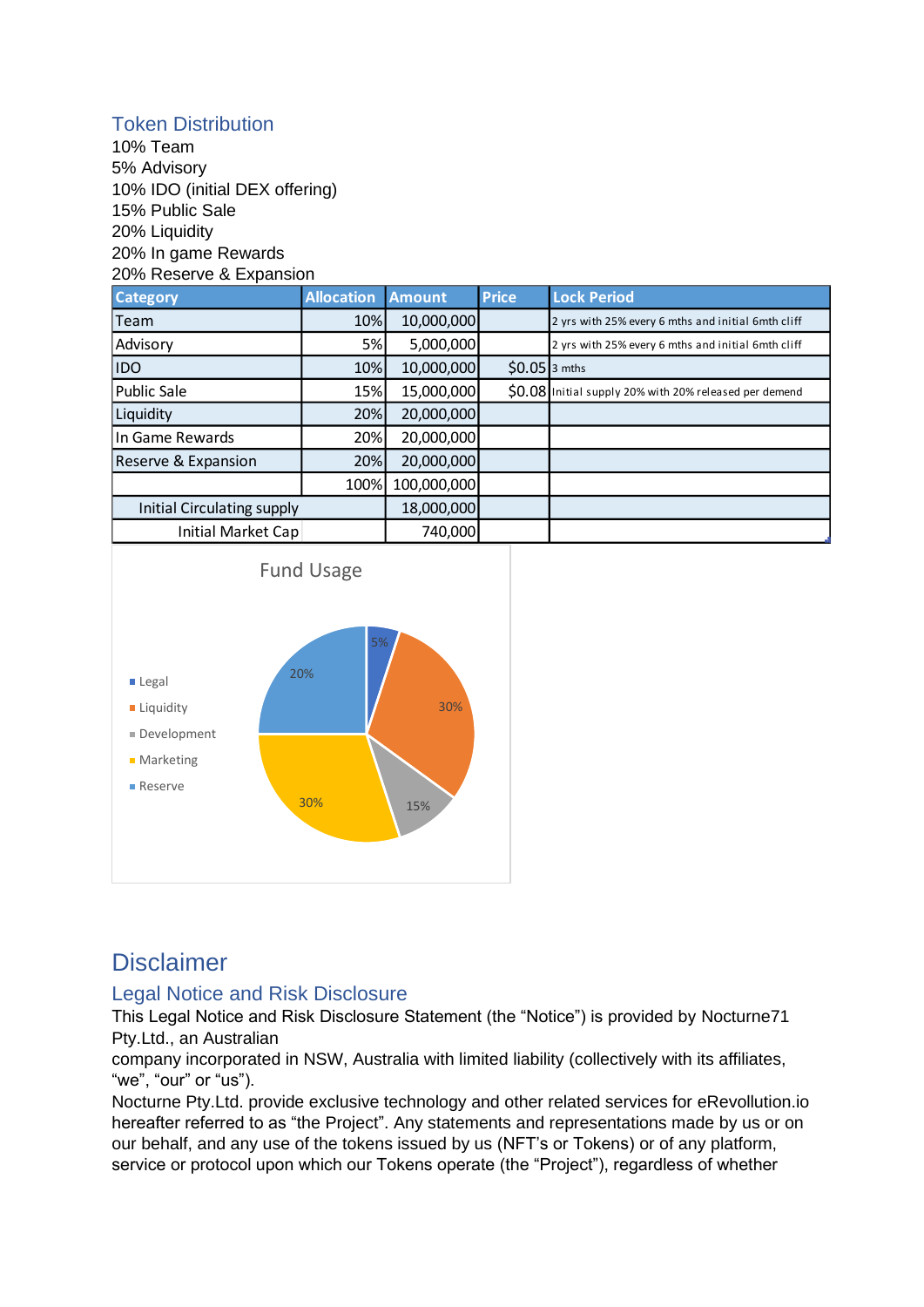such Project is owned, operated, developed or otherwise controlled by us, shall be subject to this Notice. Please read this Notice carefully before using or interacting with the Project or the Token. In addition, the Tokens are subject to additional terms and conditions that may be amended by us from time to time. The Project may also be subject to additional terms and conditions that may be amended by the owner of the Project from time to time.

#### <span id="page-7-0"></span>Legal Notice

#### <span id="page-7-1"></span>Information and Communications

Our website available at [\(https://eRevollution.io](https://erevollution.io/) ), the Project, and any other information communicated by us or on our behalf, whether through our whitepaper, communication channels or otherwise (collectively, the "Materials"), do not constitute an offer to sell, a recommendation or solicitation to buy, sell or hold Tokens or any other assets. Nothing in the Materials constitutes a recommendation or solicitation to use the Tokens, the Project or any related products, services or technologies. Always make sure to verify that the information that you believe is provided by us is posted or communicated by our authorized representatives.

Any and all Materials are provided for informational and educational purposes only, and should not be relied upon, either wholly or partially, when making any decision. We do not warrant, guarantee or represent, whether expressly or impliedly, that the Materials are true, complete, timely, reliable, accurate, sufficient, non-infringing or fit for a particular purpose, and we will be under no obligation to update or fix such Materials. We shall not be responsible for the accuracy or completeness of the Materials; therefore any use of such Materials is at your own discretion and risk, and you are solely responsible for any possible damages or losses arising from such use. You should always conduct your own independent research and investigation.

Materials may also contain references to third-party data and industry publications. Although we believe that such data is accurate and reasonable, there are no assurances as to the accuracy or completeness of this data.

We have not independently verified any of the data from third-party sources referred to on the Website or in connection with the Project, or ascertained the underlying assumptions relied upon by such sources. Any reference to such third-party data and industry publications does not imply our endorsement thereof.

#### <span id="page-7-2"></span>The Tokens

We do not make any warranties or representations of any kind with regard to the Tokens, and we expressly

disclaim all warranties and representations relating to the Tokens, whether express or implied, including, without limitation, any implied warranties of merchantability, fitness for a particular purpose, title, and non-infringement.

The Tokens are provided on an "as is" and "as available" basis. There is no guarantee that the Tokens will perform as expected or hold any particular value or price. The Tokens may lose some or all of their value. We do not make any promises with respect to the Tokens, its price, value, supply amount, performance, etc. We cannot and do not influence the price of the Tokens or its performance, and assume no liability to any person for the Tokens, their performance, value or loss in value, the use or inability to use the Tokens.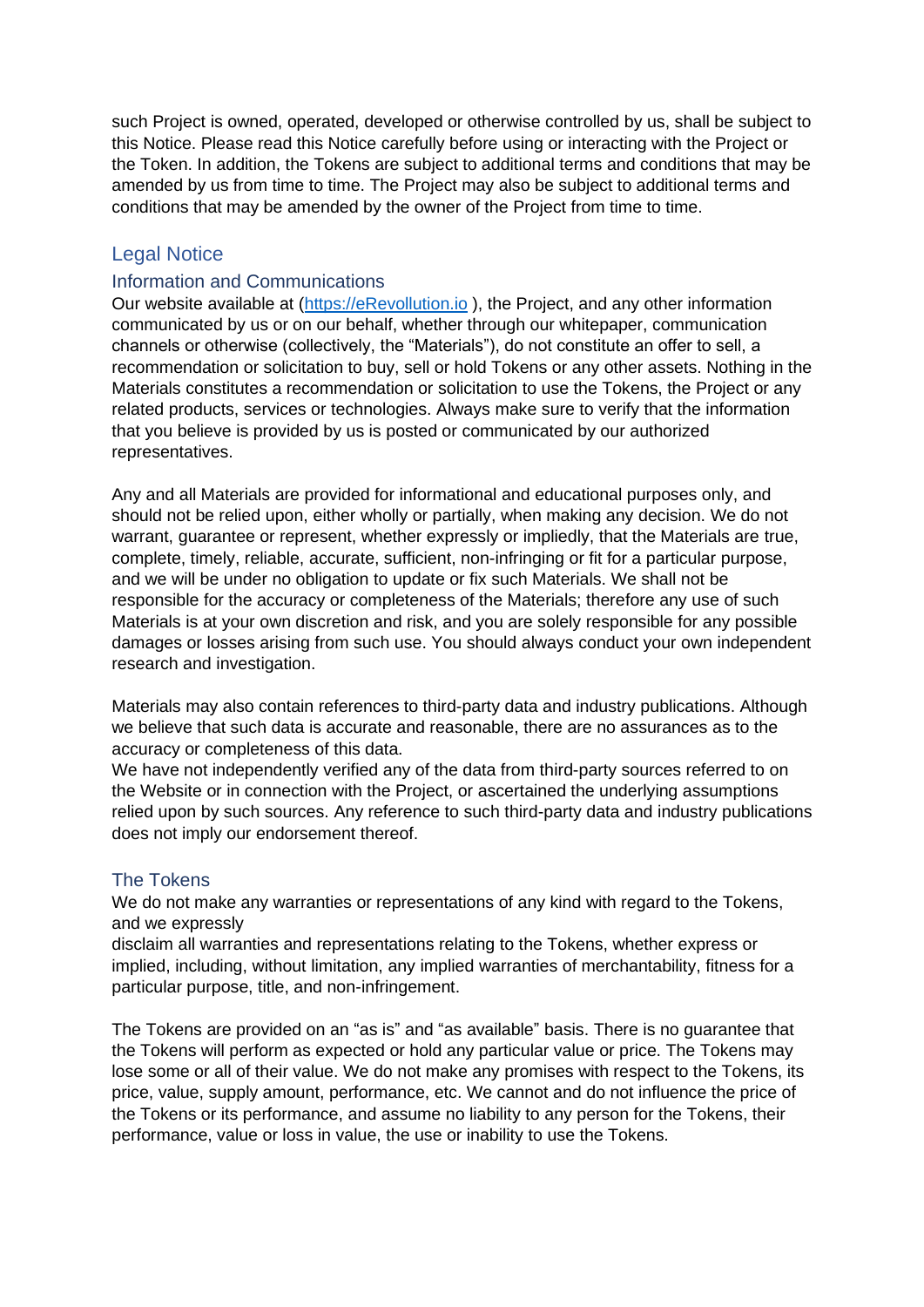The Token is not an investment, security, share or equity interest, debt or loan nor a derivative instrument of any of the foregoing. Neither the Materials nor anything communicated or provided by us constitutes a prospectus or offering document, or is an offer to sell or solicitation of an offer to buy Tokens or any other asset.

Unless otherwise specified, the Tokens do not provide any person with the rights of any type with respect to us

or our affiliates, their revenues or assets, including, but not limited to, any voting, distribution, redemption, liquidation, proprietary or other financial or legal rights, nor are the Tokens intended to provide any person with any other rights of any type. The Tokens are not a loan and do not provide any right of ownership or other interest. Unless expressly allowed by us at our discretion, Tokens cannot be received, used, or held by, transferred or sold to, a person which is (i) the subject of economic or financial sanctions or trade embargoes administered or enforced by any country or government, including, but not limited to, those administered by the United Nations Security Council, the European Union, Her Majesty's Treasury of the United Kingdom or Office of Foreign Assets Control of the United States or any other applicable jurisdictions, (ii) located, organized or resident in any country or territory that is the subject of country-wide or territory-wide sanctions, (iii) listed in any sanctionsrelated list of sanctioned persons, including, but not limited to, those maintained by the United Nations Security Council, the European Union, Her Majesty's Treasury of the United Kingdom or Office of Foreign Assets Control of the United States, (iv) located, organized or resident in Australia, Canada, Cuba, the Democratic People's Republic of North Korea, Hong Kong SAR, the Islamic Republic of Iran, Libya, the People's Republic of China, South Sudan, Sudan (North), Syria, The Crimea, United States of America, any jurisdiction in which the acquisition and/or ownership of Tokens is prohibited by applicable law, or (v) directly or indirectly owned or controlled by any person or persons described above.

# <span id="page-8-0"></span>The Project is in its development Stage

The Project, is in development stage, which means that the Project and all related software are experimental. The Project is provided on an "as is" and "as available" basis, without warranty of any kind, either expressed or implied, including, without limitation, warranties that the Project is free of defects, vulnerabilities, merchantable, fit for a particular purpose or non-infringing. Any use of the Project shall be at your own risk. In no event shall we be held liable in connection with or for any claims, losses, damages or other liabilities, whether in contract, tort or otherwise, arising out of or in connection with the Project or its operation or use.

#### <span id="page-8-1"></span>Forward-Looking Statements

The Website, the Project, and the Materials may contain forward-looking statements based on current expectations that involve a number of risks and uncertainties. All opinions, forecasts, projections, future plans or other statements other than statements of historical fact, are forward-looking statements. Any development plans and projections, business projections, future functionality and projected performance of the Tokens, the Project or us, as well as prospects and the future prospects of any industry, are forward-looking statements.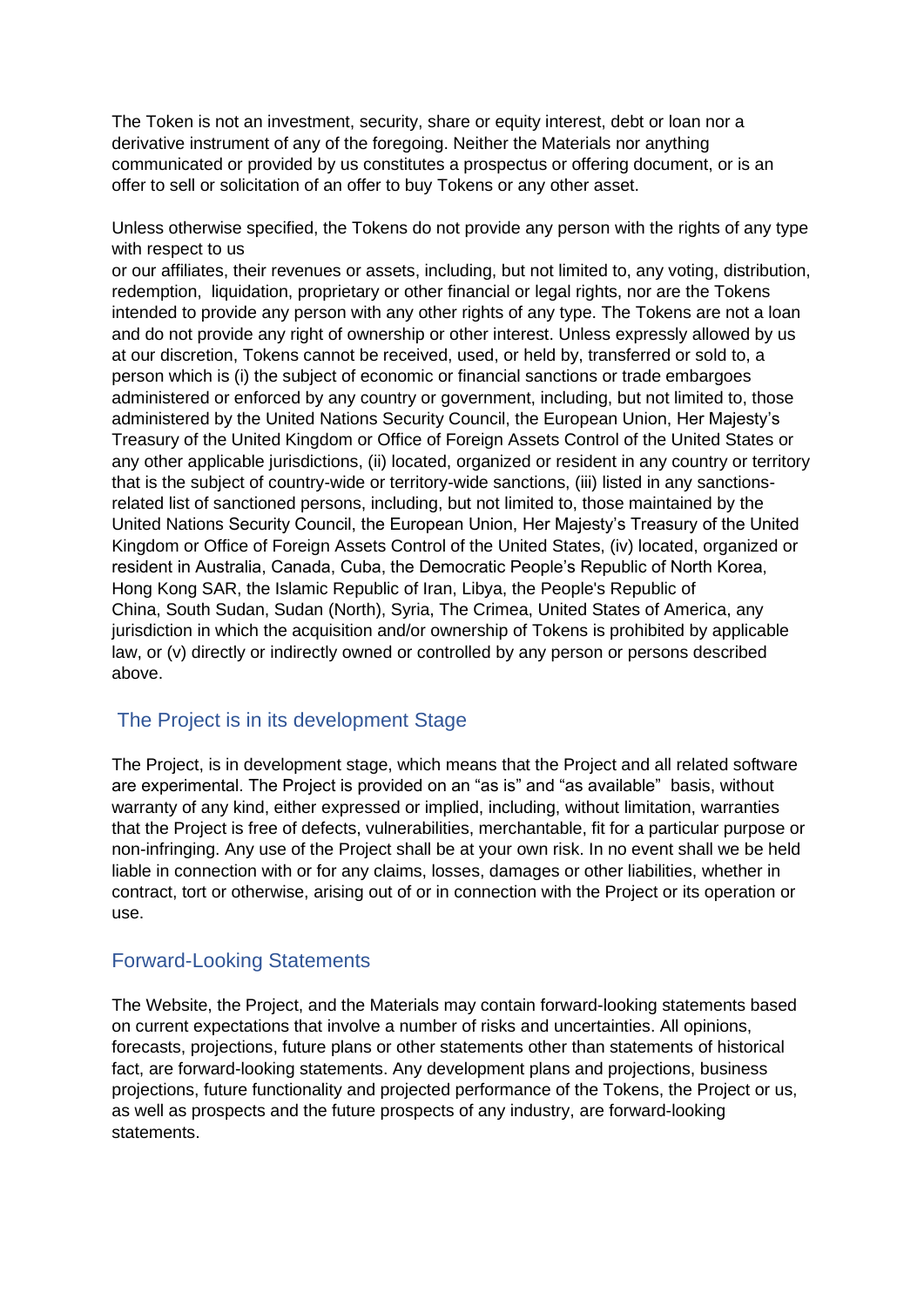Forward-looking statements by their nature address matters that are, to different degrees, uncertain or unknown.

We can give no assurance that any forward-looking statements will prove to have been correct. Actual events, results or outcomes could differ materially from what is stated in the forward-looking statement, and you should not rely on any such forward-looking statement. These risks and uncertainties include the impact of economic, competitive, technical and other factors affecting the Tokens, the Project, us or our operations, including, but not limited to, the following: development of science and technology, development of the industry in which we are in, competition, regulatory uncertainty and government actions, the introduction of new regulations and laws, market changes, the performance of the Tokens, the Project or related products, other business and market conditions.

#### <span id="page-9-0"></span>No Advice

No part of the Website, the Project or the Materials should be considered to be business, legal, financial, investment, or tax advice, or advice of a broker regarding any matters to which all or any part of such information relates. You should consult your own legal, financial, tax, or other professional advisors regarding any such information.

#### <span id="page-9-1"></span>Acceptance of Risks and No Liability

You must read the Risk Disclosure Statement below, and by accessing or using the Tokens and/or the Project you accept all of the listed risks and agree that we shall not be in any way liable for any losses or damages incurred due to or in connection with such risks. You do hereby also acknowledge and agree that both the Tokens and the Project may be subject to additional risk disclosure statements that may be amended from time to time.

#### <span id="page-9-2"></span>Indemnity and Limitation of Liability

You do hereby to the fullest extent permitted by applicable laws and regulations indemnify, defend and hold us, our employees, directors, shareholders, officers, consultants, representatives, agents or contractors harmless from and against any and all loss, penalty, claim, damage, liability or expense whatsoever (including reasonable attorneys' fees and disbursements) due to or arising out of or based upon (i) any inaccurate representation or warranty made by you, or breach or failure by you to comply with any covenant or agreement made by you or in any other document furnished by you to any of the foregoing persons in connection with the Tokens or the Project, or (ii) any action instituted by or on your behalf against any of the foregoing persons that is finally resolved by judgment against you or in favor of any of the foregoing persons.

To the maximum extent permitted by applicable laws and regulations, in no event shall us, our employees, directors, shareholders, officers, consultants, representatives, agents or contractors be liable or responsible for any direct, indirect, special, punitive, exemplary, incidental, or consequential damages or losses of any kind, nor shall they be liable for the loss of goodwill, loss of profits (including expected), loss of data, diminution of value, and business interruption arising out of or in connection with the use of the Tokens, the Project or the Materials or reliance thereon, any inaccuracy or omission in any Materials, whether based upon breach of warranty or contract, negligence, strict liability, tort, or any other legal theory, regardless of whether we have been advised of the possibility of such damages or losses.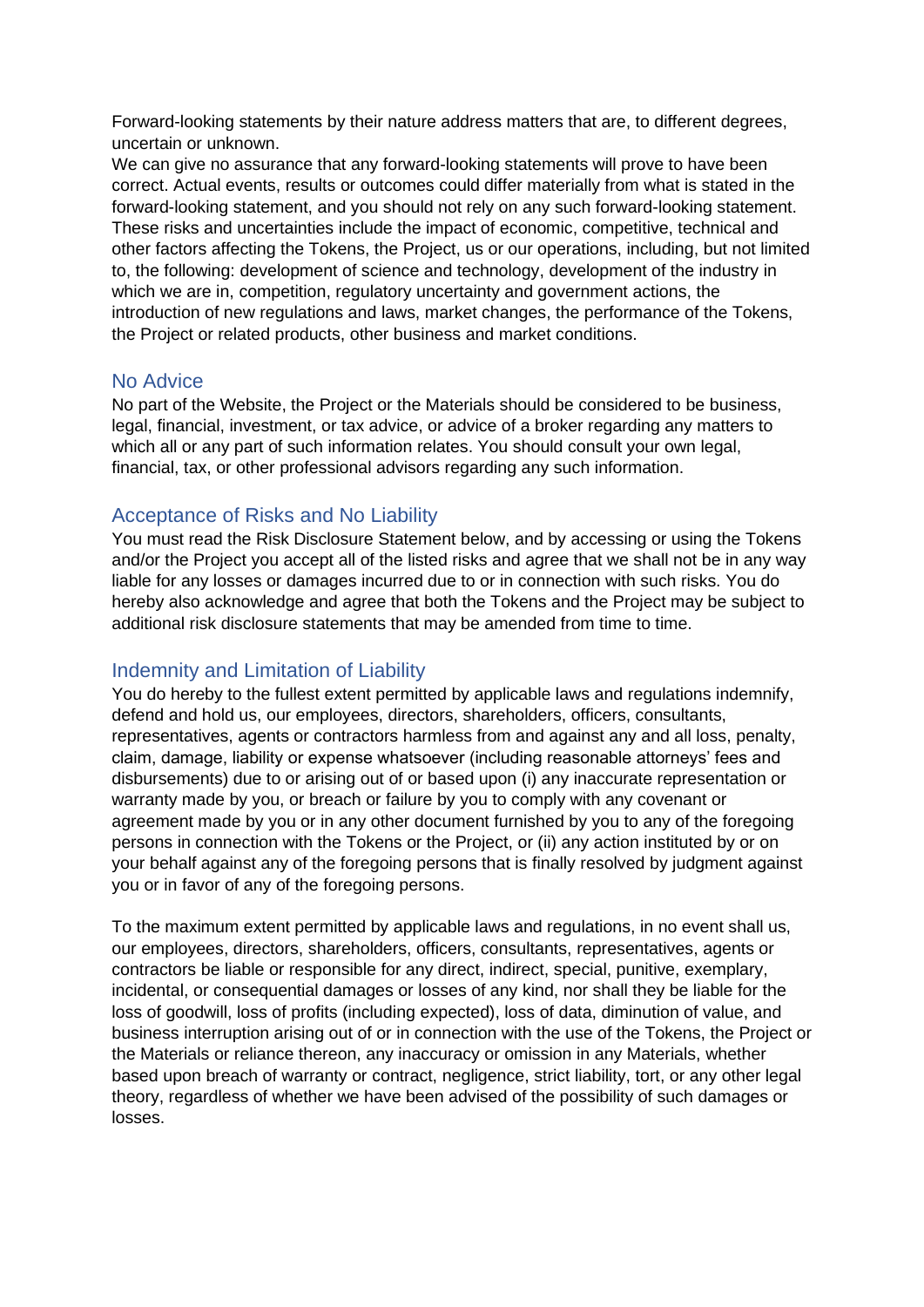# <span id="page-10-0"></span>Risks Disclosure Statement

#### <span id="page-10-1"></span>Risk of Software Weaknesses

Although we make reasonable efforts to ensure that the Tokens, the Project and their related software follow the high-security standards, we do not warrant or represent that the Tokens, the Project or any such related software are secure or safe, or protected from fishing, malware or other malicious attacks. Further, the Tokens, the Project and their related software may contain weaknesses, bugs, vulnerabilities, viruses or other defects which may have a material adverse effect on the operation of the Tokens, the Project or any such related software or may lead to losses and damages for you, other users of the Tokens, the Project or any such related software or third persons.

### <span id="page-10-2"></span>Risk Inherent in the Blockchain

The Tokens, the Project and their related software are or will be deployed on the Ethereum blockchain main network or Polygon network, and later may be deployed on other blockchains. As a result, any malfunction, breakdown or abandonment of such blockchain(s) may have a material adverse effect on the Tokens, the Project or such related software. Moreover, advances in cryptography, or technical advances such as the development of quantum computing, could present risks to the Tokens, the Project or such related software, and related blockchain software by rendering ineffective the cryptographic consensus mechanism that underpins the blockchain. The smart-contract concept, the underlying software application and software platform (i.e., [Ethereum, Polygon] or other blockchain) are still in an early development stage and unproven. Although it is very unlikely, the blockchain, as well as any other blockchain, can be attacked which may result in downtime, consensus split, long reorganization of the chain, 51 percent attack, or other adverse outcomes each of which may lead to complete loss of your digital assets.

# <span id="page-10-3"></span>Risk of Flawed Logic of the Tokens, the Project or their Related Software

The underlying logic of the Tokens, the Project and their related software may be flawed, defective or impaired, which can result in smart-contracts operating incorrectly or not as expected, or transactions being executed in violation of logic which underpins the smartcontracts, which can lead to partial or complete loss of digital assets used in the transaction.

# <span id="page-10-4"></span>Risk of Confusing User Interface

Certain user interface elements or design decisions can be confusing or mislead you, which may result in the execution of a different action or transaction than intended or desired, or connection of a wrong wallet, account or network.

# <span id="page-10-5"></span>Risk of Legal Uncertainty

Our intended activities are subject to various laws and regulations in the countries where we operate or intend to operate. We might be obliged to obtain different licenses or other permissive documents in some or all jurisdictions where we intend to operate our business, therefore, our business in such jurisdictions shall always be subject to obtaining such licenses or permissive documents, if so directed by applicable laws. There is a risk that certain activities may be deemed in violation of any such law or regulation. Penalties for any such potential violation would be unknown. Additionally, changes in applicable laws or regulations or evolving interpretations of existing law could, in certain circumstances, result in increased compliance costs or capital expenditures, which could affect our ability to carry on our business model.